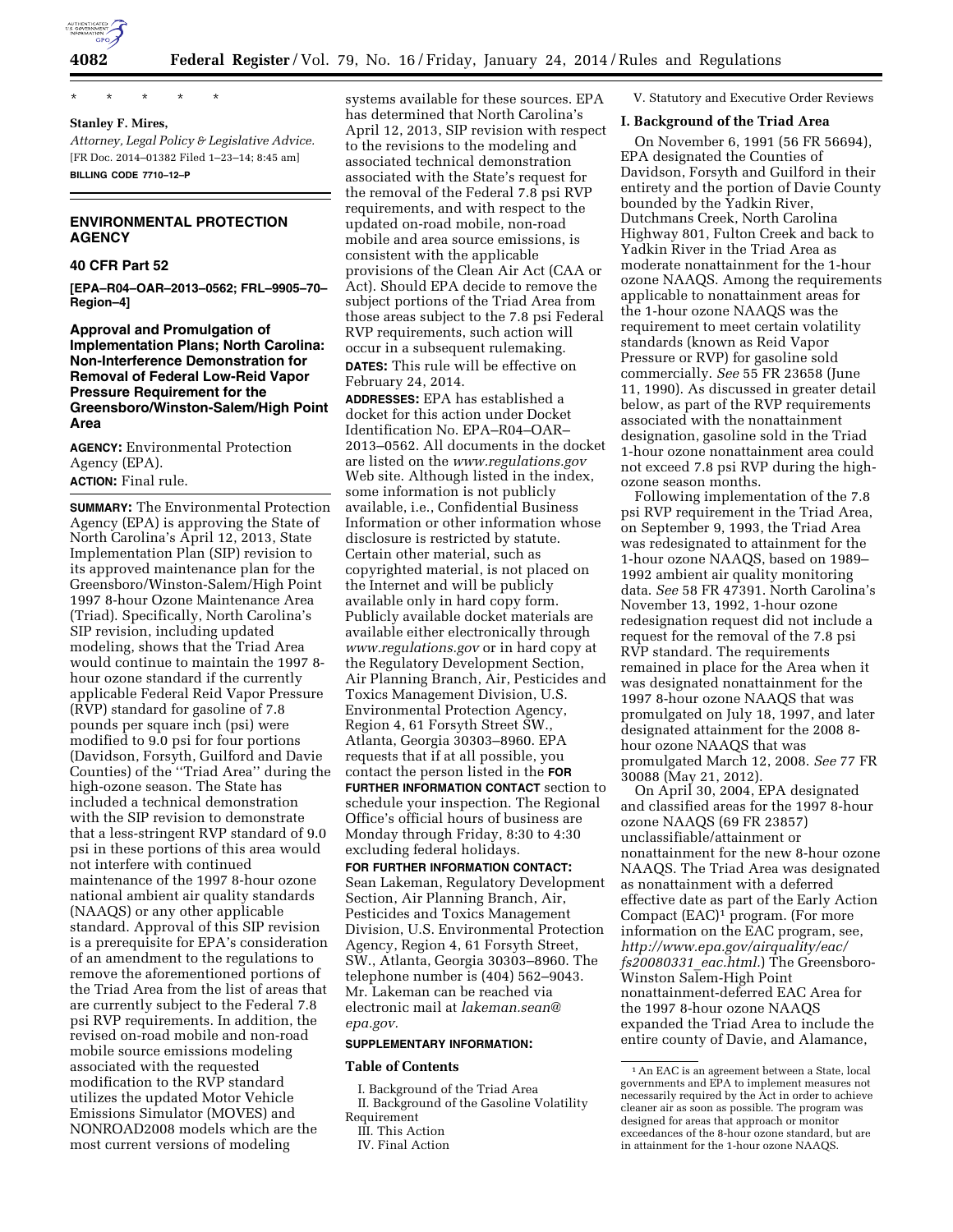Caswell, Randolph, and Rockingham Counties in their entirety. The Greensboro-Winston Salem-High Point EAC Area attained the 1997 8-hour ozone NAAQS with a design value of 0.083 parts per million (ppm) using three years of quality assured data for the years of 2005–2007. On February 6, 2008, EPA proposed that 13 nonattainment areas with deferred effective dates, including the Greensboro-Winston Salem-High Point Area, be designated attainment for the 1997 8-hour ozone NAAQS. *See* 73 FR 6863. These areas met all of the milestones of the EAC program and demonstrated that they were in attainment of the 1997 8-hour ozone NAAQS as of December 31, 2007. This rulemaking was finalized on April 2, 2008. *See* 73 FR 17897. Effective April 15, 2008, the Greensboro-Winston Salem-High Point EAC Area was designated as attainment for the 1997 8 hour ozone NAAQS. However, these attainment areas were required to submit a 10-year maintenance plan under section 110(a)(1) of the CAA. As required, these plans provide for continued attainment and maintenance of the 1997 8-hour ozone NAAQS for at least 10 years from the effective date of these areas' designation as attainment for the 1997 8-hour ozone NAAQS. These plans also include components illustrating how each area will continue to attain the 1997 8-hour ozone NAAQS and provided contingency measures.

## **II. Background of the Gasoline Volatility Requirement**

On August 19, 1987 (52 FR 31274), EPA determined that gasoline nationwide had become increasingly volatile, causing an increase in evaporative emissions from gasolinepowered vehicles and equipment. Evaporative emissions from gasoline, referred to as volatile organic compounds (VOC), are precursors to the formation of tropospheric ozone and contribute to the nation's ground-level ozone problem. Exposure to groundlevel ozone can reduce lung function (thereby aggravating asthma or other respiratory conditions), increase susceptibility to respiratory infection, and may contribute to premature death in people with heart and lung disease.

The most common measure of fuel volatility that is useful in evaluating gasoline evaporative emissions is RVP. Under section 211(c) of CAA, EPA promulgated regulations on March 22, 1989 (54 FR 11868), that set maximum limits for the RVP of gasoline sold during the high ozone season. These regulations constituted Phase I of a twophase nationwide program, which was

designed to reduce the volatility of commercial gasoline during the summer ozone control season. On June 11, 1990 (55 FR 23658), EPA promulgated more stringent volatility controls as Phase II of the volatility control program. These requirements established maximum RVP standards of 9.0 psi or 7.8 psi (depending on the State, the month, and the area's initial ozone attainment designation with respect to the 1-hour ozone NAAQS during the high ozone season).

The 1990 CAA Amendments established a new section, 211(h), to address fuel volatility. Section 211(h) requires EPA to promulgate regulations making it unlawful to sell, offer for sale, dispense, supply, offer for supply, transport, or introduce into commerce gasoline with an RVP level in excess of 9.0 psi during the high ozone season. Section 211(h) prohibits EPA from establishing a volatility standard more stringent than 9.0 psi in an attainment area, except that EPA may impose a lower (more stringent) standard in any former ozone nonattainment area redesignated to attainment.

On December 12, 1991 (56 FR 64704), EPA modified the Phase II volatility regulations to be consistent with section 211(h) of the CAA. The modified regulations prohibited the sale of gasoline with an RVP above 9.0 psi in all areas designated attainment for ozone, beginning in 1992. For areas designated as nonattainment, the regulations were retained as contained in the original Phase II Rule published on June 11, 1990 (55 FR 23658).

As stated in the preamble to the Phase II volatility controls and reiterated in the proposed change to the volatility standards published in 1991, EPA will rely on states to initiate changes to EPA's volatility program that they believe will enhance local air quality and/or increase the economic efficiency of the program within the statutory limits.2 In those rulemakings, EPA explained that the governor of a state may petition EPA to set a volatility standard less stringent than 7.8 psi for some month or months in a nonattainment area. The petition must demonstrate such a change is appropriate because of a particular local economic impact and that sufficient alternative programs are available to achieve attainment and maintenance of the 1-hour ozone NAAQS. A current listing of the RVP requirements for states can be found on EPA's Web site

## at: *[http://www.epa.gov/otaq/fuels/](http://www.epa.gov/otaq/fuels/gasolinefuels/volatility/standards.htm) [gasolinefuels/volatility/standards.htm.](http://www.epa.gov/otaq/fuels/gasolinefuels/volatility/standards.htm)*

As explained in the December 12, 1991 (56 FR 64704), Phase II rulemaking, EPA believes that relaxation of an applicable RVP standard is best accomplished in conjunction with the redesignation process. As noted above, however, North Carolina did not request relaxation of the applicable 7.8 psi RVP standard when the Triad Area was redesignated to attainment for the either the 1-hour or the 1997 8-hour ozone NAAQS. Rather, North Carolina is now seeking to relax the 7.8 psi RVP standard after the Triad Area has been redesignated to attainment for the 1997 8-hour ozone NAAQS. Accordingly, the original modeling and maintenance demonstration supporting the 1997 8 hour ozone maintenance plan must be revised to reflect continued attainment under the relaxed 9.0 psi RVP standard that the State has requested.

#### **III. This Action**

On November 26, 2013 (78 FR 70516), EPA proposed approval of North Carolina's April 12, 2013, revision to the State's approved 1997 8-hour ozone maintenance plan for the Triad area. Specifically, North Carolina's revision, including updated modeling, shows that the Triad Area would continue to maintain the 1997 8-hour ozone standard if the currently applicable RVP standard for gasoline from 7.8 psi were modified to 9.0 psi during the highozone season. In addition, the revised on-road mobile and non-road mobile source emissions modeling associated with the requested modification to the RVP standard results in the use of the updated Motor Vehicle Emissions Simulator (MOVES) and NONROAD2008 models which are the most current versions of modeling systems available for these sources. No adverse comments and one supportive comment were received on this proposed action.3 EPA is hereby finalizing approval of the revision.

This rulemaking approves a revision to the 1997 8-hour ozone Maintenance Plan for the Triad Area submitted by the

<sup>2</sup>See 55 FR 23658 (June 11, 1990), 56 FR 24242 (May 29, 1991) and 56 FR 64704 (Dec. 12, 1991).

<sup>3</sup>EPA notes that the supportive comment also requested that any separate action to remove the Triad Area from those areas subject to the more stringent 7.8 psi RVP requirements be done through a direct final rulemaking action. As described in the proposed rule for today's action, and reiterated in this final rule, any action to remove the Triad Area from the more stringent 7.8 psi RVP requirements will be done through a separate action. Any comments regarding that separate action should be submitted in response to such action. EPA does not view this request as relevant to today's action approving revisions to the Triad Area 110(a)(1) maintenance plan.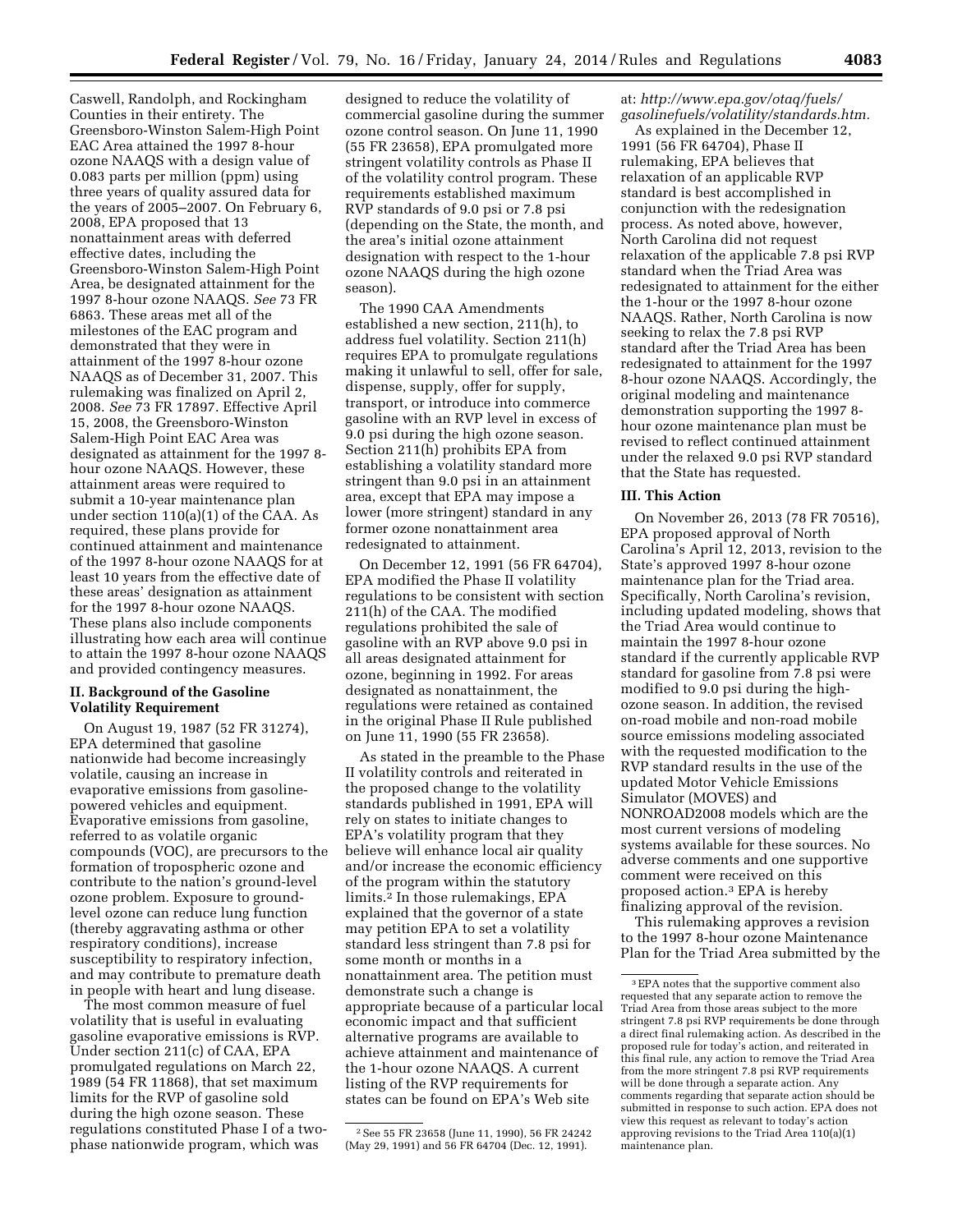NC DENR. Specifically, EPA is approving changes to the maintenance plan, including updated modeling that shows that the Triad Area can continue to maintain the 1997 ozone standard without reliance on emission reductions based upon the use of gasoline with an RVP of 7.8 psi in any of the Triad Area counties during the high ozone season— June 1 through September 15. EPA is also concluding that the new modeling demonstrates that the area would continue to attain the 1997 8-hour ozone standard with the use of gasoline with an RVP of 9.0 psi throughout the Triad Area during the high ozone season. Consistent with section 110(l) of the Act, EPA also concludes that the use of gasoline with an RVP of 9.0 psi throughout the Maintenance Plan Areas during the high ozone season would not interfere with other applicable requirements of the Act.

Section 110(l) requires that a revision to the SIP not interfere with any applicable requirement concerning attainment and reasonable further progress (RFP) (as defined in section 171), or any other applicable requirement of the Act. To determine the approvability of North Carolina's April 12, 2013, SIP revision, EPA considers whether the requested action complies with section 110(l) of the CAA. Because the modeling associated with the current maintenance plan for North Carolina is premised in part upon the 7.8 psi RVP requirements, a request to revise the maintenance plan modeling to no longer rely on the 7.8 psi RVP requirement is subject to the requirements of CAA section 110(l). Therefore, the State must demonstrate that this revision will not interfere with the attainment or maintenance of any of the NAAQS or any other applicable requirement of the CAA.

This section 110(l) non-interference demonstration is a case-by-case determination based upon the circumstances of each SIP revision. EPA interprets 110(l) as applying to all NAAQS that are in effect, including those that have been promulgated but for which the EPA has not yet made designations. The specific elements of the 110(l) analysis contained in the SIP revision depend on the circumstances and emissions analyses associated with that revision. EPA's analysis of North Carolina's April 12, 2013, SIP revision, including review of section 110(l) requirements can be found in the proposed rule published on November 26, 2013, at 78 FR 70516.

This rulemaking is only approving the State's revision to its existing maintenance plan for the Triad Area showing that the area can continue to

maintain the standard without relying upon gasoline with an RVP of 7.8 psi being sold in the Triad Area during the high ozone season.

#### **IV. Final Action**

EPA is approving the State of North Carolina's April 12, 2013, revision to its 110(a)(1) Maintenance Plan for the Triad 1997 8-hour Ozone Maintenance Area. Specifically, EPA is approving the State's showing that the Triad Area can continue to maintain the 1997 ozone standard without emissions reductions associated with the use of gasoline with an RVP of 7.8 psi in the four Triad Area counties during the high ozone season— June 1 through September 15.

In addition, EPA is approving an updated on-road mobile, non-road mobile and area source emissions for the Triad Area. EPA has determined that North Carolina's April 12, 2013, SIP revision, including the technical demonstration associated with the State's request for the removal of the Federal RVP requirements, and the updated on-road mobile, non-road mobile and area source emissions are consistent with the applicable provisions of the CAA. Should EPA decide to remove subject portions of the Triad Area from those areas subject to the 7.8 psi Federal RVP requirements, such action will occur in a separate, subsequent rulemaking.

### **V. Statutory and Executive Order Reviews**

Under the CAA, the Administrator is required to approve a SIP submittal that complies with the provisions of the Act and applicable federal regulations. 42 U.S.C. 7410(k); 40 CFR 52.02(a). Thus, in reviewing SIP submissions, EPA's role is to approve state choices, provided that they meet the criteria of the CAA. Accordingly, this action merely approves state law as meeting Federal requirements and does not impose additional requirements beyond those imposed by state law. For that reason, this action:

• Is not a ''significant regulatory action'' subject to review by the Office of Management and Budget under Executive Order 12866 (58 FR 51735, October 4, 1993);

• does not impose an information collection burden under the provisions of the Paperwork Reduction Act (44 U.S.C. 3501 *et seq.*);

• is certified as not having a significant economic impact on a substantial number of small entities under the Regulatory Flexibility Act (5 U.S.C. 601 *et seq.*);

• does not contain any unfunded mandate or significantly or uniquely affect small governments, as described in the Unfunded Mandates Reform Act of 1995 (Pub. L. 104–4);

• does not have Federalism implications as specified in Executive Order 13132 (64 FR 43255, October 7, 1999);

• is not an economically significant regulatory action based on health or safety risks subject to Executive Order 13045 (62 FR 19885, April 23, 1997);

• is not a significant regulatory action subject to Executive Order 13211 (66 FR 28355, May 22, 2001);

• is not subject to requirements of Section 12(d) of the National Technology Transfer and Advancement Act of 1995 (15 U.S.C. 272 note) because application of those requirements would be inconsistent with the CAA; and

• does not provide EPA with the discretionary authority to address, as appropriate, disproportionate human health or environmental effects, using practicable and legally permissible methods, under Executive Order 12898 (59 FR 7629, February 16, 1994).

In addition, this rule does not have tribal implications as specified by Executive Order 13175 (65 FR 67249, November 9, 2000), because the SIP is not approved to apply in Indian country located in the state, and EPA notes that it will not impose substantial direct costs on tribal governments or preempt tribal law.

The Congressional Review Act, 5 U.S.C. 801 *et seq.,* as added by the Small Business Regulatory Enforcement Fairness Act of 1996, generally provides that before a rule may take effect, the agency promulgating the rule must submit a rule report, which includes a copy of the rule, to each House of the Congress and to the Comptroller General of the United States. EPA will submit a report containing this action and other required information to the U.S. Senate, the U.S. House of Representatives, and the Comptroller General of the United States prior to publication of the rule in the **Federal Register**. A major rule cannot take effect until 60 days after it is published in the **Federal Register**. This action is not a ''major rule'' as defined by 5 U.S.C. 804(2).

Under section 307(b)(1) of the CAA, petitions for judicial review of this action must be filed in the United States Court of Appeals for the appropriate circuit by March 25, 2014. Filing a petition for reconsideration by the Administrator of this final rule does not affect the finality of this action for the purposes of judicial review nor does it extend the time within which a petition for judicial review may be filed, and shall not postpone the effectiveness of such rule or action. This action may not